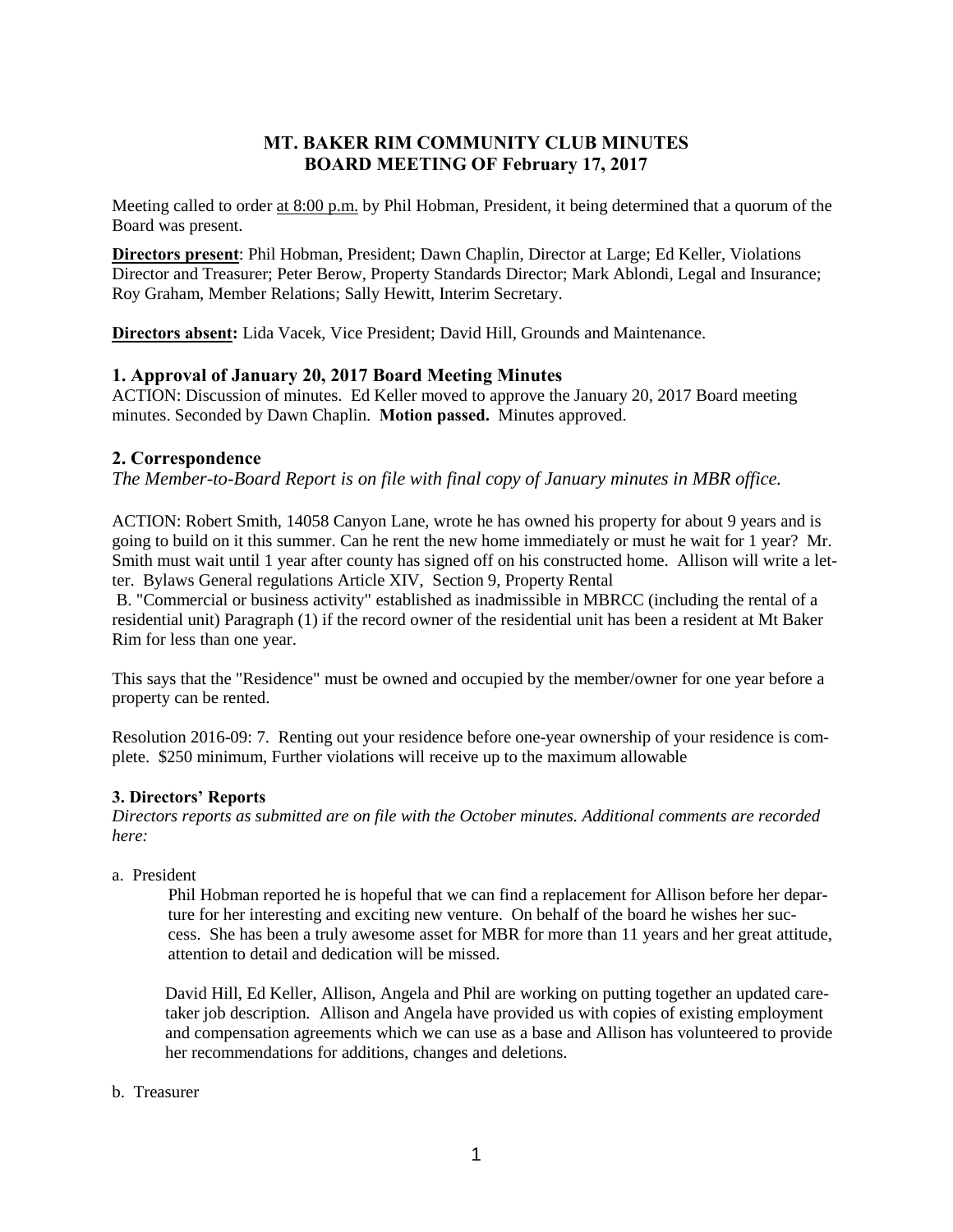Ed Keller reported 2017 Dues have been coming in on time with a 2017 Revenue of over \$285,000.00 received already at the end of Jan. 31. Our Account Balances are almost \$70,000.00 over the Jan. 31, 2016 balance.

There are some corrections to the reports that were emailed earlier today, but nothing critical and new reports will be sent when corrections are made.

All accounts at NCCU are now closed and funds have been deposited into the corresponding People's Bank Accounts.

As revenue has been brisk, the sum of \$35,000.00 has been transferred from our Peoples account to our money market account earning 1% interest. This amount is what is planned for Capital improvements in 2017 for clubhouse heating system, new siding for the entry, and new tile in the men's shower room.

Interest earned in the last quarter on our interest earning accounts and CDs was \$240.00

Ed has looked into our ability to accept payments online. The best so far has been with PayPal. Our Website invoice and our QuickBooks invoice systems are both compatible. The fee is 2.9% plus a .30 cent transaction fee per item. These payments are deposited directly into our People's business account and does not go through the merchant account. There are no currency exchange fees as all payments are in U.S. dollars. Our January merchant account fees averaged 2.5% including the currency exchange fees and we processed more than 1/3 of our annual cc transactions in January alone.

Ed recommends that we add this feature to our monthly billing that is done online currently with our QuickBooks invoice system. Angela is already billing some members this way and is comfortable with this system. We can also add the PayPal feature to our website for Member Dues for next year.

Lots of MBR members call in with credit cards for yearly dues payments. Some go to the office and pay with credit cards. Paying online would free up office staff time.

c. Legal and Insurance

Mark Ablondi said there is no report this month.

#### d. Grounds and Maintenance

Allison reported the front gate is fixed, the repairs done in-house, so the cost was kept down. We had a record breaking snowfall, followed by heavy rain storm resulted in the majority of staff time going towards snow removal for the time period of Feb. 2 through Feb. 10. No damage was done to any MBR-owned facilities by snow or tree fall. The Dodge truck worked overtime, had to be chained up, and briefly overheated the day after the rainfall and was parked to avoid blowing the transmission. The snowplow malfunctioned the same day – we were not able to angle or lift it so we plowed with it pinned in place and used the tractor as back up.

Trees were down and hung up in the phone lines in front of 19035 Glacier Rim Dr. They are tensioned and unsafe to cut – Frontier Communications has been contacted and will be out with a cherry picker truck to clear that clump, as well as a tree hung up near 11092 Alpine Rd. Ken cut up and moved 22 trees of various sizes blocking MBR roads or member driveways. Four homes had trees down on the roofs – the thick snow covering protected most from serious damage.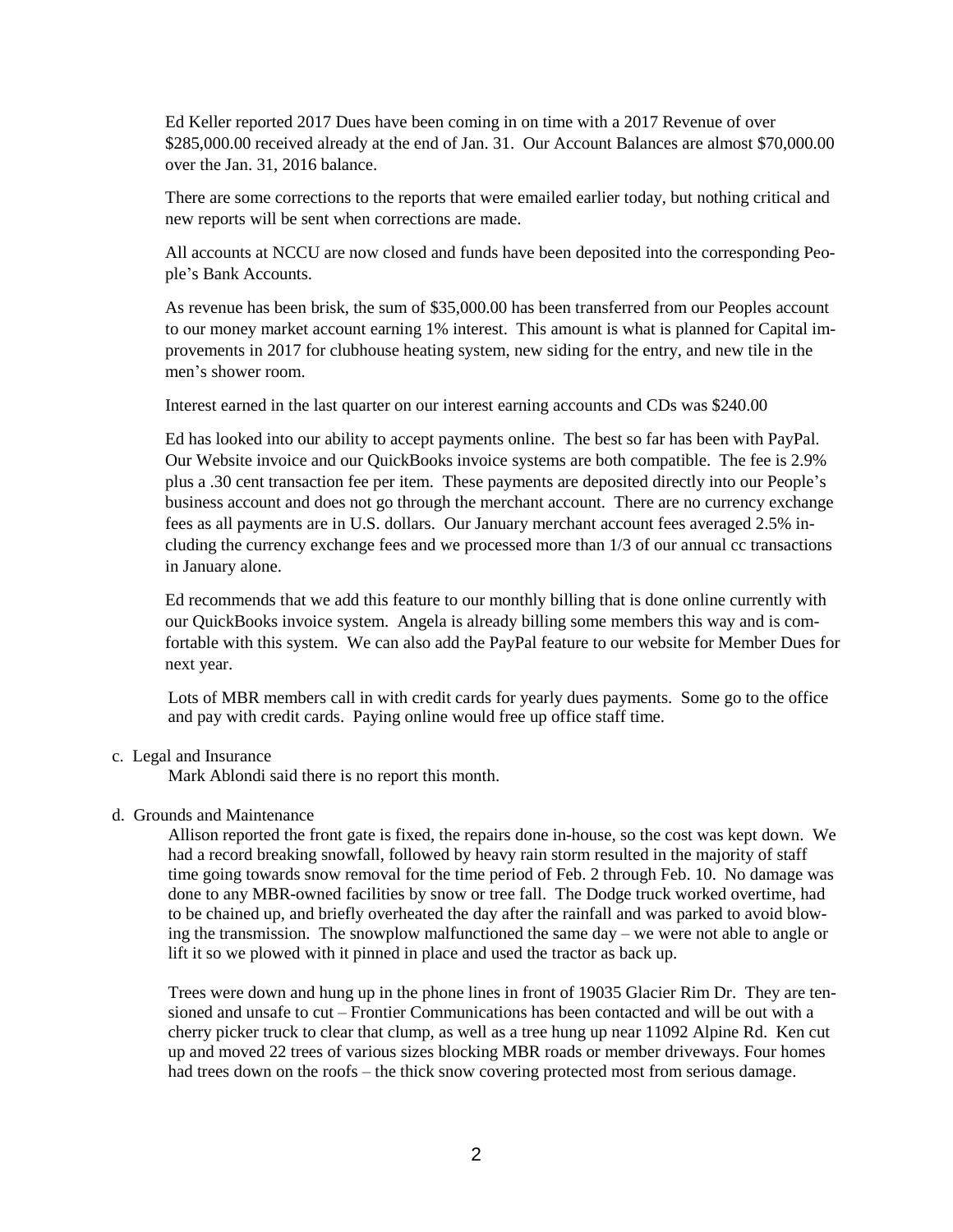The office floor was refinished with wood laminate, and protective mats are in place under computer chairs to reduce wear. The extra material was used to also redo the clubhouse kitchen floor, which had degraded from years of leaky fridge (previous fridge – current one does not leak). Many thanks to Ed Keller who sourced the material from The RE Store in Bellingham and total cost was \$150 for both rooms.

Christy Ables started as assistant office staff and is working wonderfully. Her schedule is Friday 2-7 p.m. and Saturday 9-1 and 2-6 p.m. She is a friendly face, a quick learner and has extensive computer skills.

Recycling was not picked up due to hazardous roads in Whatcom County – an ongoing issue this year. Compactor fills more quickly than usual and the area requires more check-in and clean up since people leave recyclables on the ground around bins. Just a note, there's nothing we can do about it but it may affect estimated garbage costs.

#### e. Property Standards

Peter Berow said there is no report this month.

#### f. Violations

Ed Keller said one parking ticket was issued.

#### g. Member Relations

Roy Graham said he contacted 4 new members, but there was no contact information for two others. The new members at 11057 are full-time residents. Five recent sales have transpired, but we don't have the contact information on the buyers yet as the sales aren't totally finalized. Some sellers are giving their gate cards to buyers, so the new members bypass the office. Dawn Chaplin suggested we contact realtors to give them our information. Allison suggested we put our new member packet on the MBR website. The office sends new member packets to new members via regular mail.

#### h. Director at Large/Social Director

Dawn Chaplin said we had a table full of members at the Valentine's potluck on February 11th fun was had by all as the entire group played Trivial Pursuit. Attendance was hampered by the Legendary Banked Slalom parties in Glacier that evening. The next event will celebrate St. Patrick's Day the day after, on March 18th. Allison suggested Dawn put her 6-month schedule of events on Nextdoor. That way, Nextdoor members will automatically be reminded prior to each event.

Ed Keller said he and Angela are having difficulties getting the money balanced on social events. The balance is down to just under \$40. Ed's understanding is MBR approved a \$500 advance for the New Year's Eve event, and Dawn's social events would become self-sufficient after that. Dawn asked if we want people to pay for potlucks?

Dawn said when she was Social Director (in years past) in charge of 12 events per year, MBR gave her funds at the beginning of the year. She charged for some events and made enough money to put on the next event. One year after she started as Social Director, the Board said they'd give her \$1,000 per year. Dawn would like to do some events for kids, but needs funds for prizes, decorations, coffee, tea, utensils, etc. She shouldn't have to make money to put on these events — it would take just \$4 out of dues for each member. Phil Hobman said the social committee should be self-funding.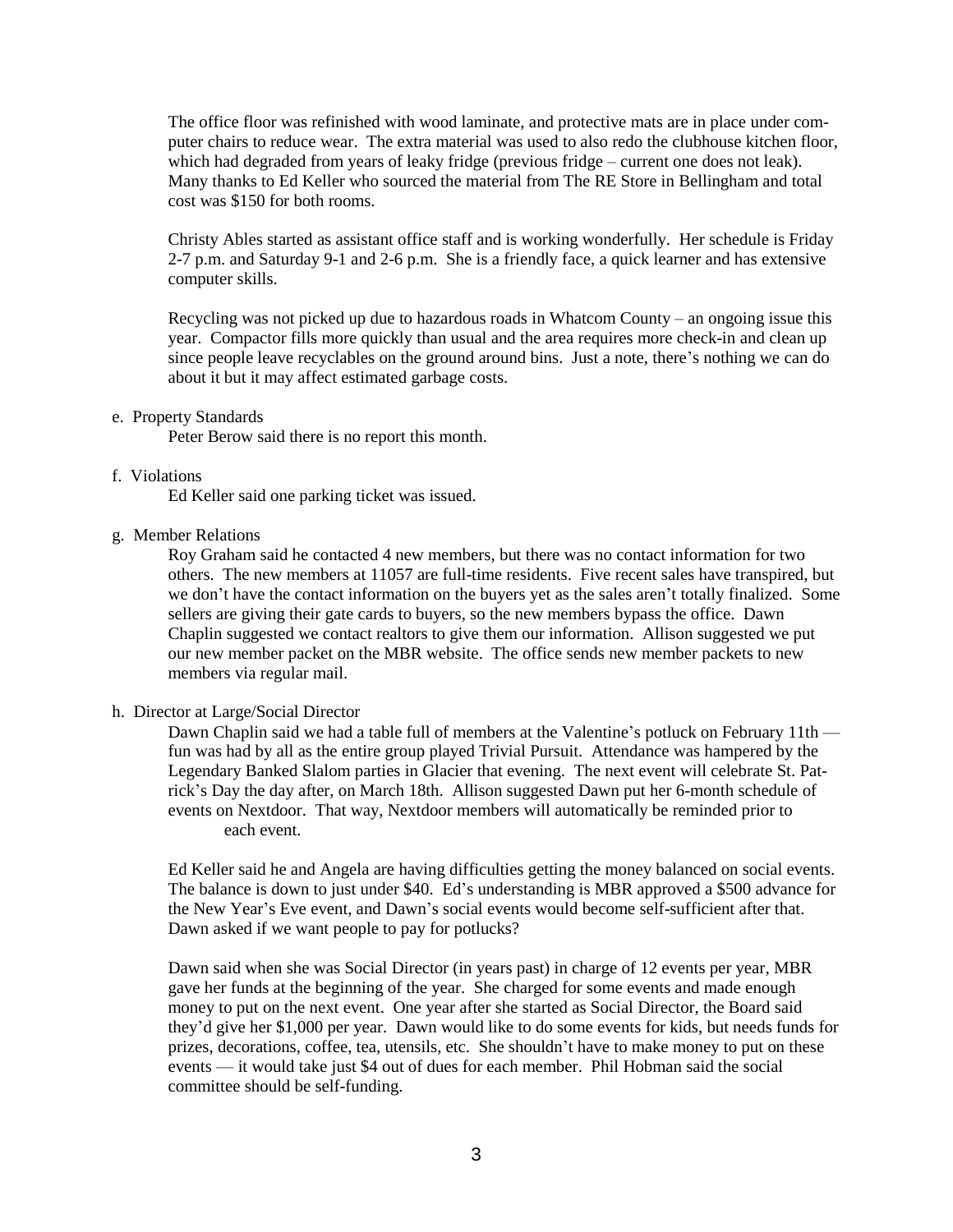Roy Graham said the Easter egg hunts in the past have been successful and we can't charge for events — we need to support social events. Dawn said families will not come down and pay for events. Bingo doesn't cost money, but family events are costly. Allison mentioned there used to be a tip jar at events, but the amount collected didn't cover expenses. Roy Graham and Sally Hewitt said we need to support Dawn and her Social Committee (Mary and Peter Berow).

Ed Keller said he objects to MBR funding the Social Committee, that they should put on bake sales, etc. to make money. Don't take \$4 out of dues, but take a vote at the AGM. At this point, nothing in the budget is planned for social events.

Phil Hobman said funds for social events should be in the budget. Roy Graham wants to get new members involved, and he and Ed Keller said we need to vote at the AGM. Phil said we need a motion to get funds from general revenue for the Easter egg hunt.

ACTION: Dawn made a motion, requesting \$200 for the Easter egg hunt, Roy seconded. Motion carried.

## **4. Unfinished Business**

a. Regarding George Stratis, who wants to Quitclaim 2 lots to MBR if his dues would be returned: Mr. Stratis called Phil Hobman and had questions about Quitclaims. Phil asked him to call Mark Ablondi, MBR Legal and Insurance Director. Mark called Mr. Stratis in December as noted in our January 20<sup>th</sup> meeting minutes/reports and informed him of the Board's concerns. They discussed the upcoming January meeting. Mr. Stratis' main query/concern was with the potential for a pro-rata refund on dues. MBRCC has received nothing in writing on Mr. Stratis' potential Quitclaim Deed. Mr. Stratis is paid up on his dues. No action is required.

b. Phil Hobman said Christy Ables started work and early reviews are positive. Ed Keller said Angela will work Wednesdays with the office closed, Thursdays, and Fridays. Christy will work Fridays from 2 closing and all day Saturdays. Angela will work Saturdays until Christy is trained. Christy works 12 hours per week, Angela works 24, so there's no change to budget.

c. The MBR Board will read over the 2016 AGM minutes and discuss any corrections at the March Board meeting.

d. Ed Keller brought up the Capital Five Year Reserve Plan, which he needs to present to Larson Gross for review by next month. Phil Hobman suggested: we have a lot on our list, send your spreadsheet out to all of us. Ed will send out the spreadsheet — we have deadline of next Friday, February 24, to get back to Ed. The Board will have an email discussion about prioritizing projects/funds. Ed Keller mentioned: things that have a longer lifespan can have funding delayed, so we need to concentrate on things that will not last — this needs to be ready for the Larson Gross review, and ratified at the AGM. MBR's Bylaws say we need to include any repairs that will cost over \$2,000 (this is in our Bylaws and would require a member vote at the AGM to change). So, the Board needs to decide if it wishes to include this in our next AGM agenda and mailed packet. For the next Board meeting, we need to consider increasing the \$2,000 amount, as we're expecting breakdowns, like the gate.

e. Ed Keller reported Mark Waterbury, 13026, hasn't responded to his fine letters. Allison said we've fined him two times. Mr. Waterbury told Allison he would send in his proof of insurance and licensing, but hasn't. Ed said MBR will fine him again for \$50. Every 30 days we'll send letters.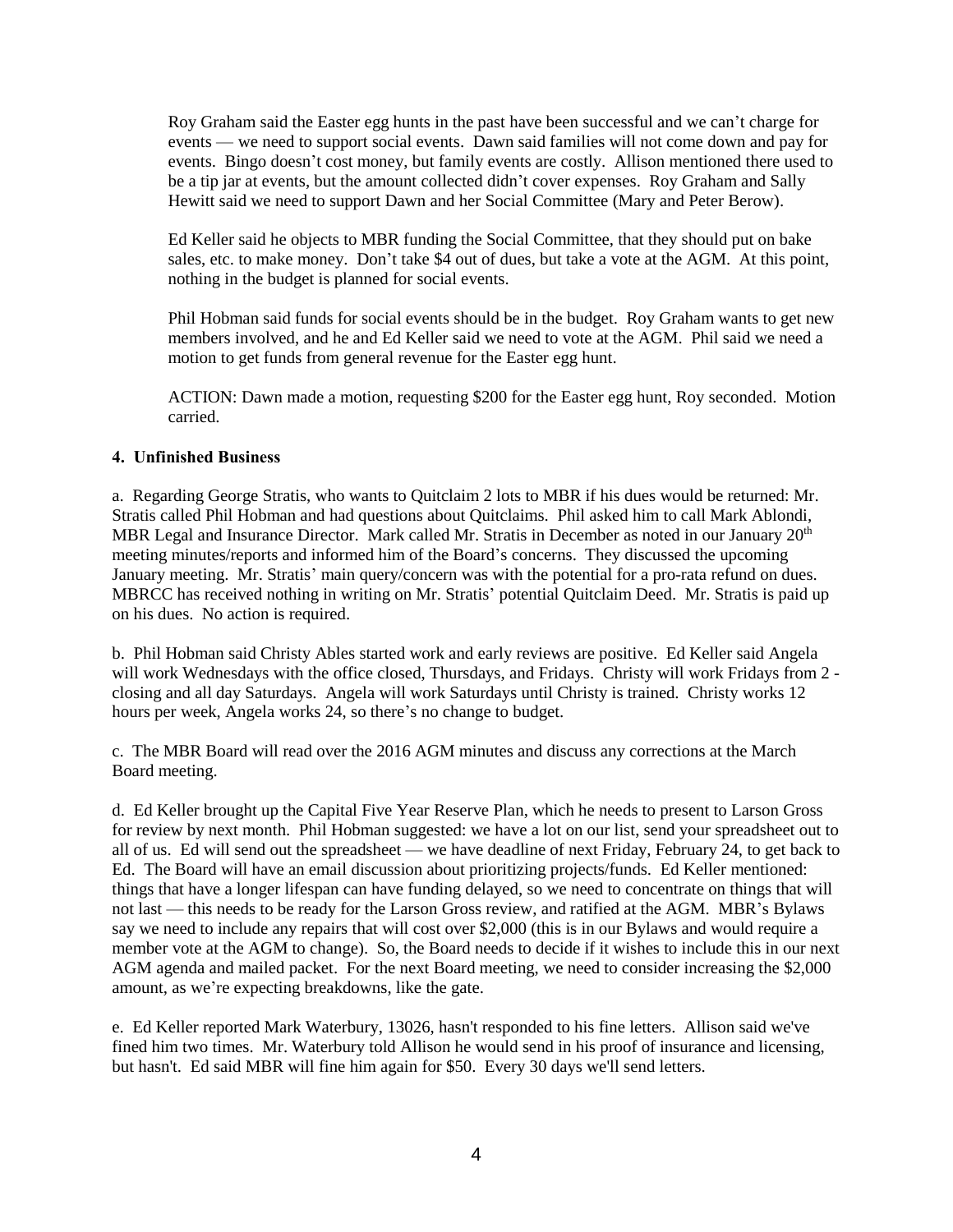f. Dennis Crowley, 17044, has said he won't pay his fines. Ed said because Mr. Crowley has never appealed his fines, interest will start accruing.

## **5. New Business**

a. Ed Keller said the Board should receive the most current version of printed documents one time per year. The Board binders should be updated one time per year in August. In the interim, Board members can view revised documents on the MBR website.

b. All board members will receive updated member lists via email.

c. Allison said she and her husband plan to be moved out on May 1. She has been receiving lots of requests about the caretaker position. MBR needs to come up with a job description. Mark Ablondi asked, does the new caretaker have to live in the Gate House? What monetary value do we assign to living in the home? Ed Keller said there's a great value to the caretaker living onsite in our Gate House. Allison asked if living in MBR is possible (and thus not living in the caretaker's home)? Ed replied the employee should not be an MBR member. Phil Hobman: we need to give recommendations to David Hill, who will hire the new caretaker — we can assist if he wants. Allison asked if we have time to give input to David before Monday.

Ed Keller said first and foremost are experience and qualifications, benefits start after one year (we could start benefits earlier), 40 hours holiday pay after the first year, 80 hours vacation pay after the first year, and leave health insurance off the table until one year due to instability of health insurance issues. If we have a really strong candidate, we could give benefits earlier. Roy Graham said we can't give a new caretaker the same benefits Allison had right away. Ed Keller reminded: salary is exempt from overtime, the new contract would be basic with benefits added later, the probation period is three months, housing and utilities included in the package is very important, and for an IRA, the employee must be employed for one year. Ed added: pets would have to be under consideration. Roy Graham said we need to be open to giving benefits earlier. Allison stated David Hill wants this to be a Board decision. Ed said the discussion on the caretaker job description written by Allison should be done via email before Monday morning.

d. Preparations for AGM. Phil Hobman said the committee worked well last year and Angela is a great resource. Allison said Angela can delegate to Christy. Phil said Sally needs to give him a deadline for the President's letter. AGM Committee members: Ed Keller, Sally Hewitt, Dawn Chaplin, and Phil Hobman. Allison will post AGM information on Nextdoor. We need counters and other volunteers for the AGM. Dawn will take care of coffee and muffins. Ed said the El Agave food truck needs to be ordered soon. Ed will check with El Agave again.

e. Status of outgoing terms: Phil Hobman retiring, Roy Graham undecided, what about David Hill? Roy Graham said more options is better, so we should recruit prospective Board candidates or nominees. Ed Keller said we can put a call out on Nextdoor for new Board members.

f. Allison talked about the new MBR Facebook page with our phone number and our website and said it was a self-creating Facebook page. This is an unofficial page, people can give MBR bad reviews that we would never know about, Facebook created it, so do we want to report it or let it lie? Allison said she doesn't have time to monitor this page for complaints and suggestions. Sally Hewitt mentioned that David Hill said he wanted it removed and so does she. Sally moved that the new MBR Facebook page be deleted, and Dawn seconded. The motion passed: Allison will shut it down.

**6. Meeting Adjourned:** Meeting adjourned at 9:40 p.m.